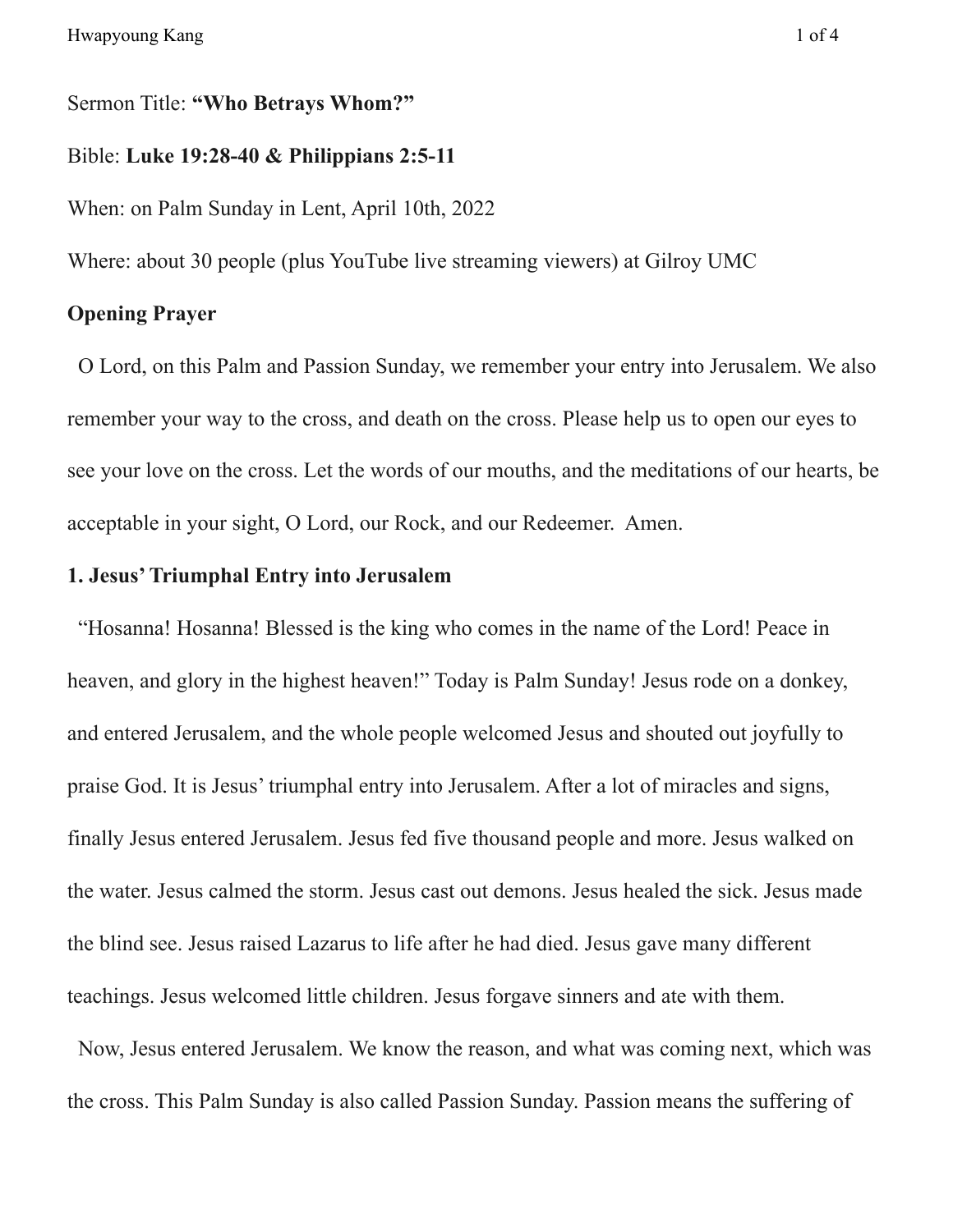Jesus on the cross. But at that time, many people, and even Jesus' disciples could not understand this. They might think that Jesus was going to perform many other miracles in Jerusalem. They might think that Jesus was going to save them from the Roman Empire, as Moses saved the Israelites from Egypt. They might expect Jesus to be revealed as the real king of Israel, or the military general who was going to fight against the Empire and conquer it. Maybe, they expected Jesus to be that kind of Messiah. But who Jesus was and what Jesus did was totally different from what they expected.

#### **2. Who Betrays Whom?**

Because Jesus was God, Jesus performed many miracles. Many people followed him. When Jesus entered Jerusalem, Jesus was more than welcome! However, Jesus betrayed them. What I mean is that Jesus betrayed people's thoughts, people's expectations. Jesus' entry into Jerusalem was not for the victory, but for the cross. Jesus was a human being, just like us, who was vulnerable and broken. People started to leave Jesus, because they were not seeing miracles. Even the disciples could not follow Jesus, because they could not understand, and because they were afraid. Even though they lived together with Jesus for three years, they could not understand Jesus' way to the cross. Even though they eventually learned to enter the narrow gate, rather than the wide gate, at that time they did not know how to accept his way to the cross. As Jesus betrayed his disciples' expectations, the disciples betrayed Jesus. They deserted him. They denied him. The disciples betrayed Jesus. But who betrayed whom first?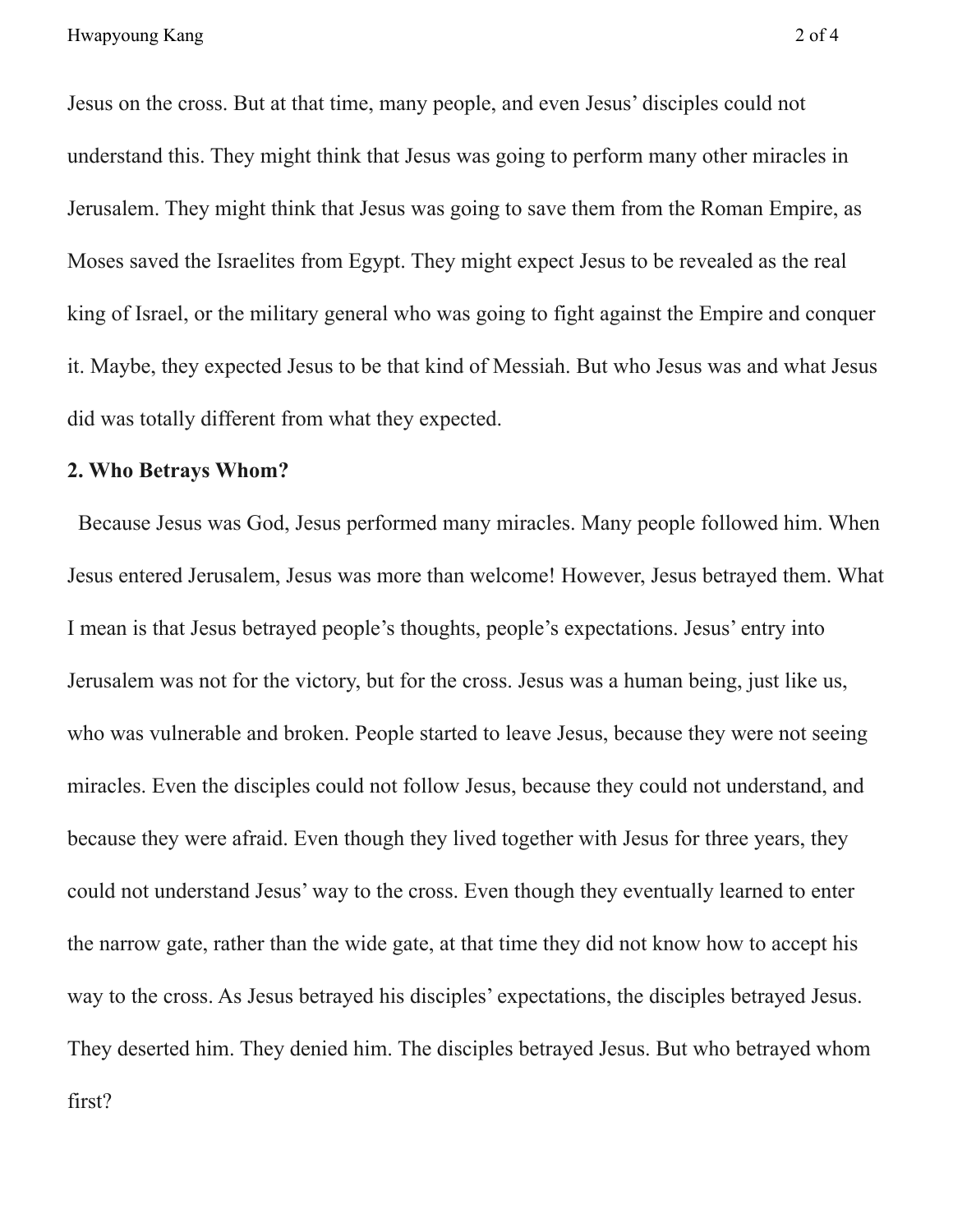Hwapyoung Kang 3 of 4

#### **3. Christ Hymn**

Chapter 2 of Philippians has a hymn for Christ. Verses 6 through 11 are widely regarded as a Christ hymn. We do not know how to read or how to sing this hymn. In my understanding, there are three verses or three parts. The first one is an incarnation. God is God, but God emptied Godself, and became a human being. What made God become a human being? The second one is a Crucifixion, the suffering and the death on the cross. Jesus humbled himself and died on the cross. What made God and Jesus suffer and die on the cross? The third one is God's exaltation. Jesus is the resurrected Christ. Christ is our Lord.

What do you think of this Christ hymn? If you were to write a hymn about Jesus Christ, what would you want to write down? Miracles? Joys? In this Christ hymn, there is no mention of the miracles. Emptying oneself and humbling oneself are the main themes. Can emptying and humbling be joyful? Very interestingly, Paul wrote this letter to the Philippians in prison, and one of the themes of this letter is joy. He said, "I will continue to rejoice," (Philippians 1:18) and "Rejoice in the Lord always; again I will say, Rejoice!" (Philippians 4:4) And Paul said, "Let the same mind be in you that was in Christ Jesus."

### **4. Can we follow Jesus?**

In our faith journey, what do we expect? Do we expect miracles? Yes, Jesus can do it. Do we expect healing? Yes, Jesus can do it. Do we expect our prayers answered? Yes, Jesus will listen and answer. Then, how about emptying ourselves? How about humbling ourselves? How about serving others? How about loving our neighbors and enemies? How about